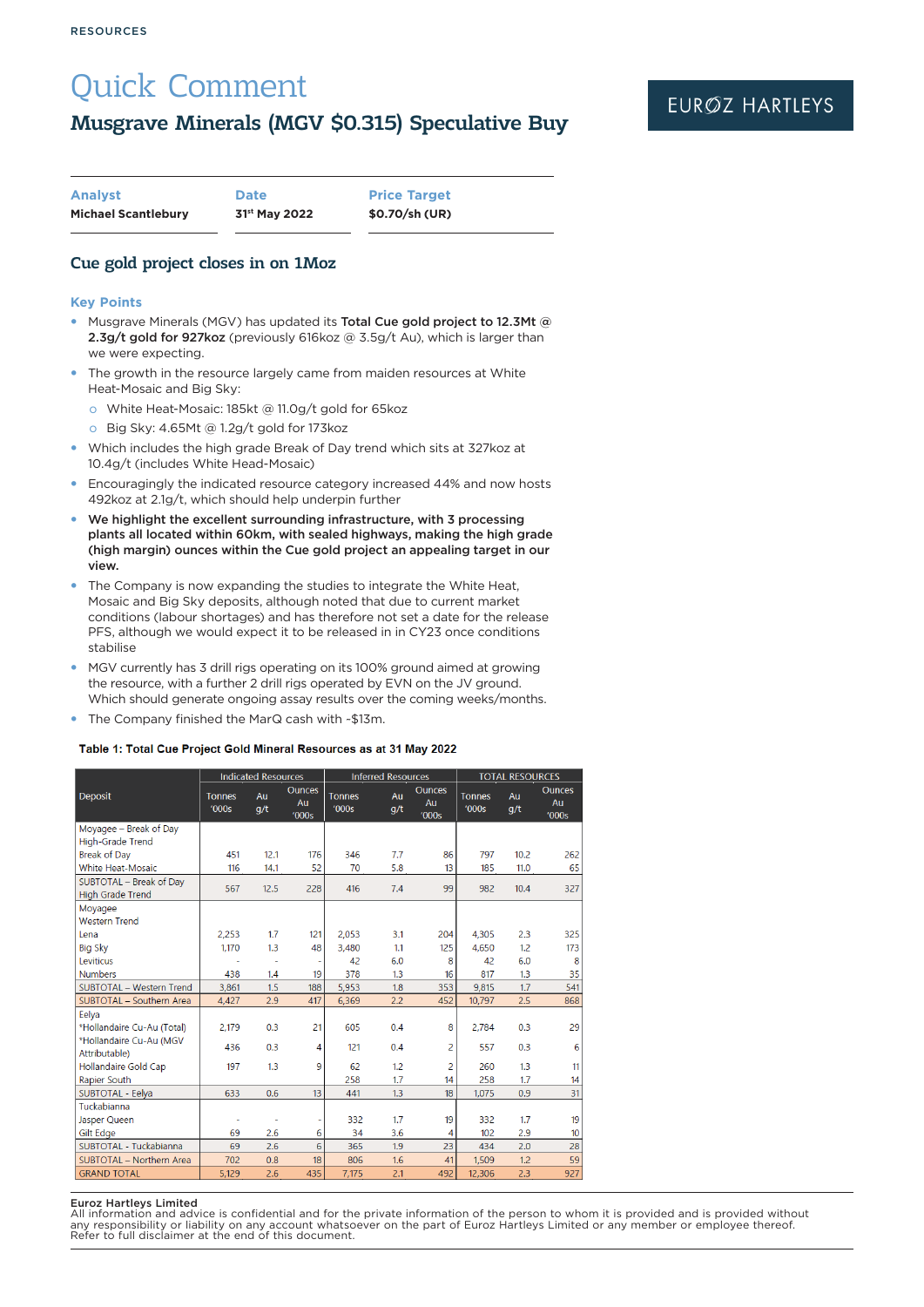# Quick Comment Musgrave Minerals (MGV \$0.315) Speculative Buy

### **Investment Thesis**

Musgrave Minerals (MGV) continues to grow its Cue Gold project which now contains close to 1Moz (927koz at 2.3g/t). The project is underpinned by the high grade Break of Day trend which hosts 327koz at 10g/t. We highlight the excellent surrounding infrastructure, with 3 processing plants all located within 60km, with sealed highways, making the high grade (high margin) ounces within the Cue gold project an appealing target in our view. Often overlooked is the Musgrave - Evolution Cue Joint Venture (EVN earning 75%) with EVN intercepting what looks to be like encouraging exploration results that require further drilling. We have a Speculative Buy recommendation.

| <b>Musgrave Minerals (MGV)</b> |             |          |                         |      |        |
|--------------------------------|-------------|----------|-------------------------|------|--------|
| <b>Share Price</b>             | 0.315       | $A$$ /sh | <b>Enterprise Value</b> | 156  | A\$m   |
| <b>Price Target</b>            | 0.70 (UR)   | $A$$ /sh | Debt                    | Ο    | $A\$ m |
| Valuation                      | $0.71$ (UR) | $A$$ /sh | Cash                    | 13   | $A\$ m |
| Shares on issue                | 537         | m(dil)   | Largest S.Holder        |      |        |
| <b>Market Capitalisation</b>   | 169         | A\$m     | Westminex               | 9.3% | m(dil) |
|                                |             |          |                         |      |        |

Euroz Hartleys Limited

All information and advice is confidential and for the private information of the person to whom it is provided and is provided without<br>any responsibility or liability on any account whatsoever on the part of Euroz Hartley